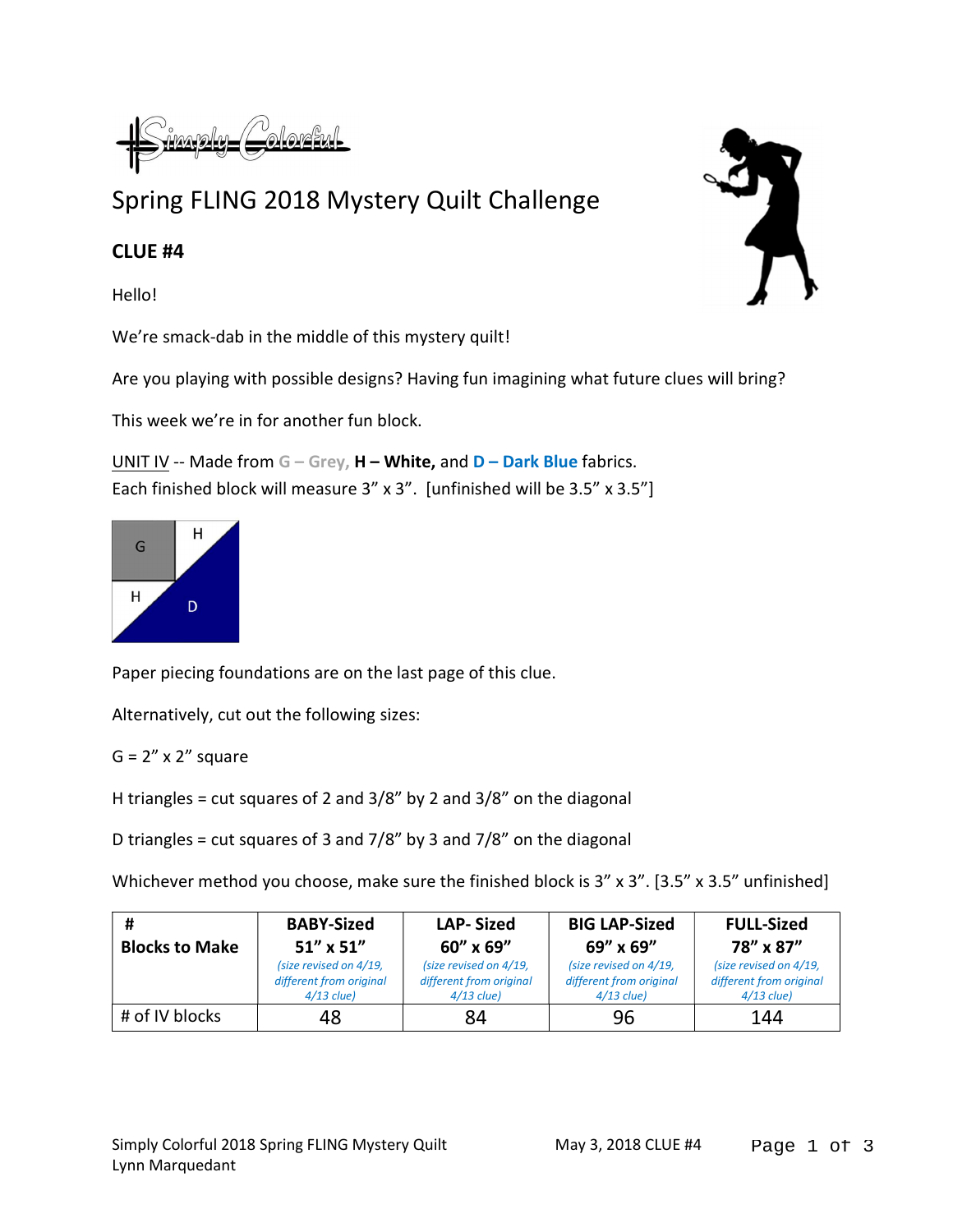Clue #5will be published on May 11<sup>th</sup>, 2018 by 7AM EST on http://www.simplycolorful.com/18mqscrappyspringfling.html

APPENDIX: Clue Schedule

Clue  $1 -$  April 13, 2018 (Revised on 4/19)

Clue 2 – April 20, 2018

Clue 3 – April 27, 2018

Clue  $4 - May 3$ , 2018 (note: this isn't a Friday)

Clue 5 – May 11, 2018

Clue 6 – May 18, 2018

Clue 7 – May 25, 2018 (note: the reveal happens on Friday of Memorial Day Weekend!)



Don't forget to subscribe to www.youtube.com/simplycolorful1

Or Patreon: www.patreon.com/simplycolorful (thank you in advance!)